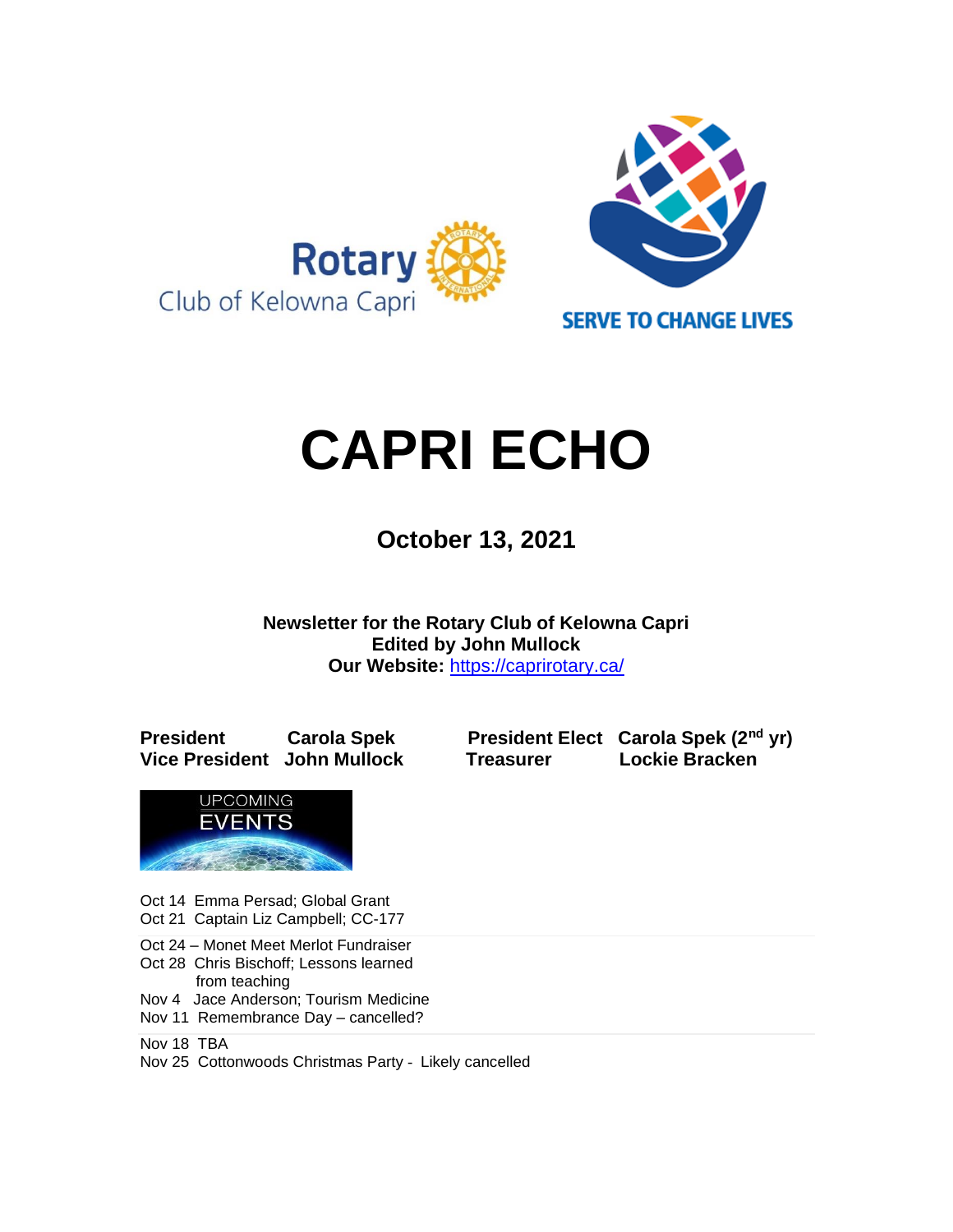#### **LAST WEEK'S ZOOM MEETING**



[www.dropbox.com/t/ncvpSXWe8Z449i8x](https://www.dropbox.com/t/ncvpSXWe8Z449i8x)

#### **SIGNS SIGNS EVERYWHERE THERE'S SIGNS**



We have enough "youth". **How about a fountain of** "smart"?



We are born naked, wet and hungry. Then things get worse.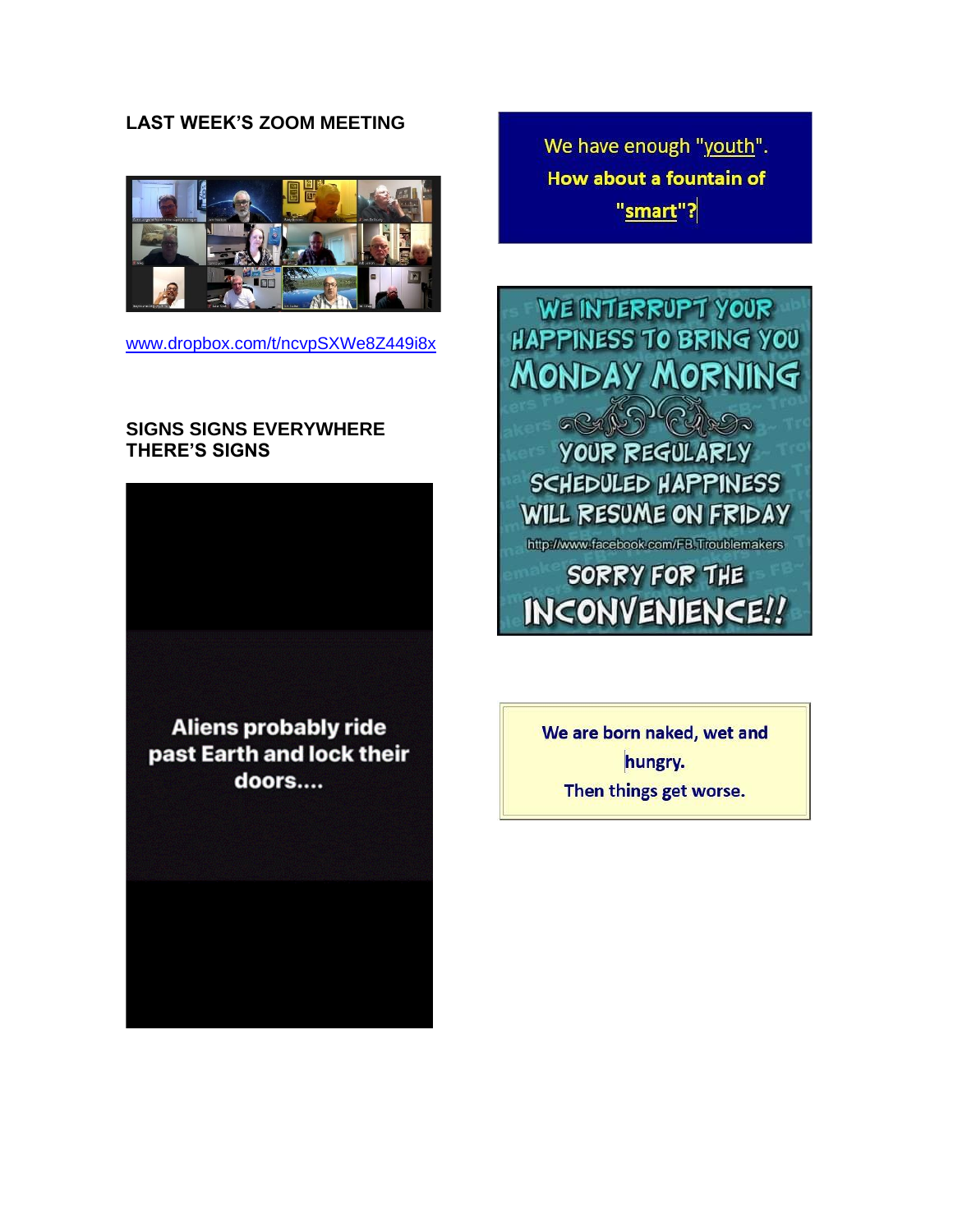



Here are a couple of examples of what Jack sent me about knowing your world. Once again, while these statistics were compiled in 2004, I have little faith they have changed that much.



Columbia – Red is exportation of bananas; blue is exportation of coffee and yellow is exportation of cocaine

## **Burkina Faso** <sup>9</sup>iros szín: Gyerekek, akik 1 éves<br>koruk előtt meghalnak - Children dying befor Children dying before .<br>Zöld szín: Gyerekek, akik 3 éves<br>koruk előtt meghalnak Children reaching Sárga szín: Azok a gyerekek, akik

Burkina Faso - a landlocked country in West Africa. Red is children dying before the age of one, green is children dying before the age of three and yellow is children reaching adult age.



#### **Munson Pond Tree Plant -**

Saturday, October 23<sup>rd</sup> - Rotary clubs are being involved in planting trees at the west end of Munson Pond. We have been given 40 Birch trees and they need to be planted this Fall.

The City of Kelowna will dig the holes and we would then take the trees out of their pots, add some soil enhancement to the hole and plant the tree. We anticipate that we should have about 25 volunteers to do this and the job should take about 3 hours.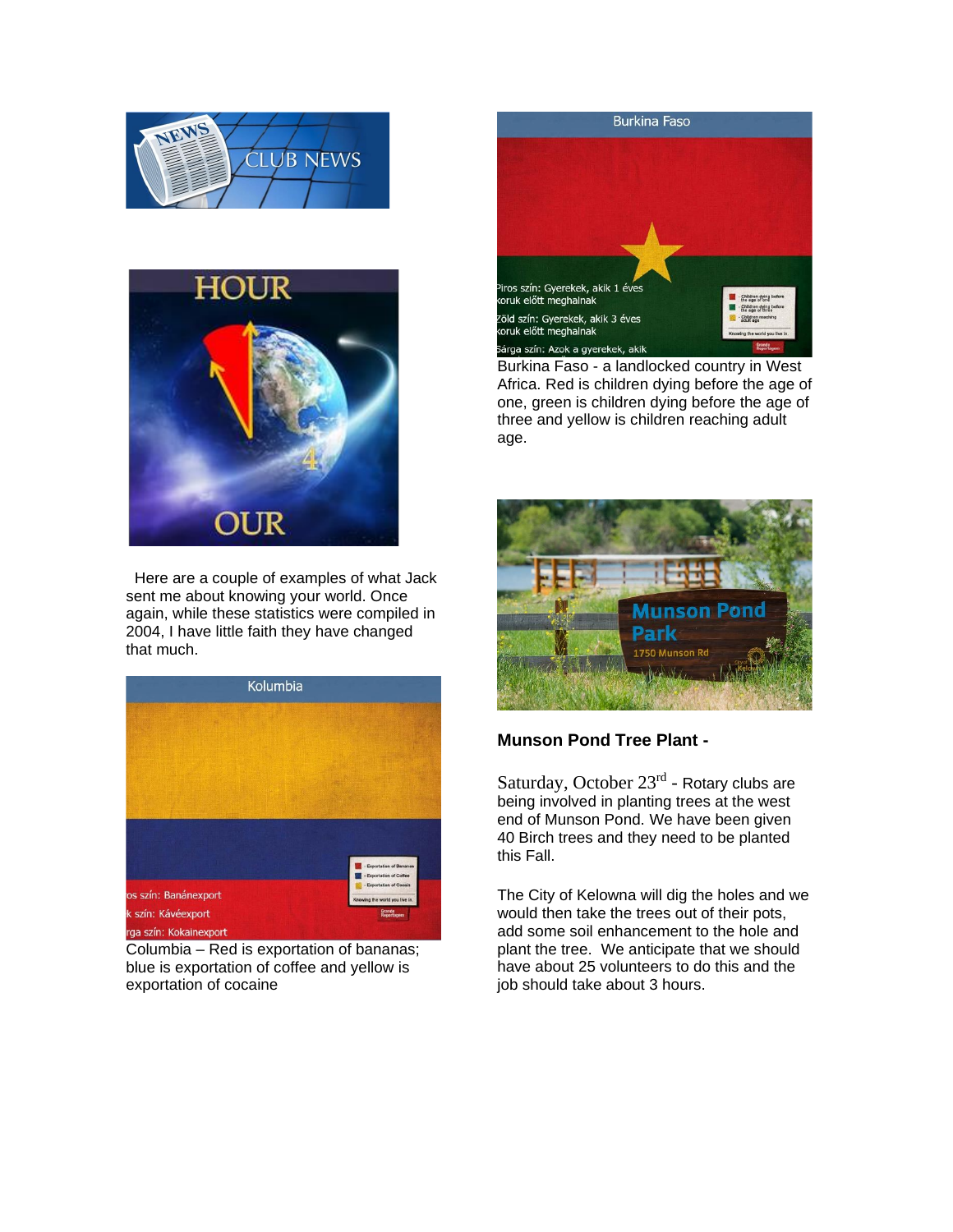**Meeting Space –** Negotiations have been undergoing with Yanni's Grill which is located in Mission Creek Golf Club to meet in their facilities.



A trial meeting is going to be held on Oct 28<sup>th</sup> where we will have a social get together in the bar at 5:30 pm, a fish and chips dinner at 6 pm and a meeting at 7 pm. Cost will be \$25 per person. For those not wishing to attend efforts are being made to arrange a zoom connection to the meeting.

#### **Monet Meets Merlot, Sunday October**

**24<sup>t</sup>**<sup>h</sup> – An invitation package has been sent out to all members inviting them to attend the Monet Meet Merlot Fundraiser.

2 pm - 5 pm \$25 per person (Includes paint kit, drink, and snack) Location to be determined

Invite Friends and Companions!

#### **Rotary District 5060 Websites –**

<https://portal.clubrunner.ca/50005>

<https://vimeo.com/rotary5060>

### **THIS WEEK'S REGULAR MEETING**



Thursday, October 14, 2021 at 7 pm.

As in the previous year, there will be a social period from 6:45 to 7 pm.

#### **HUMOUR**



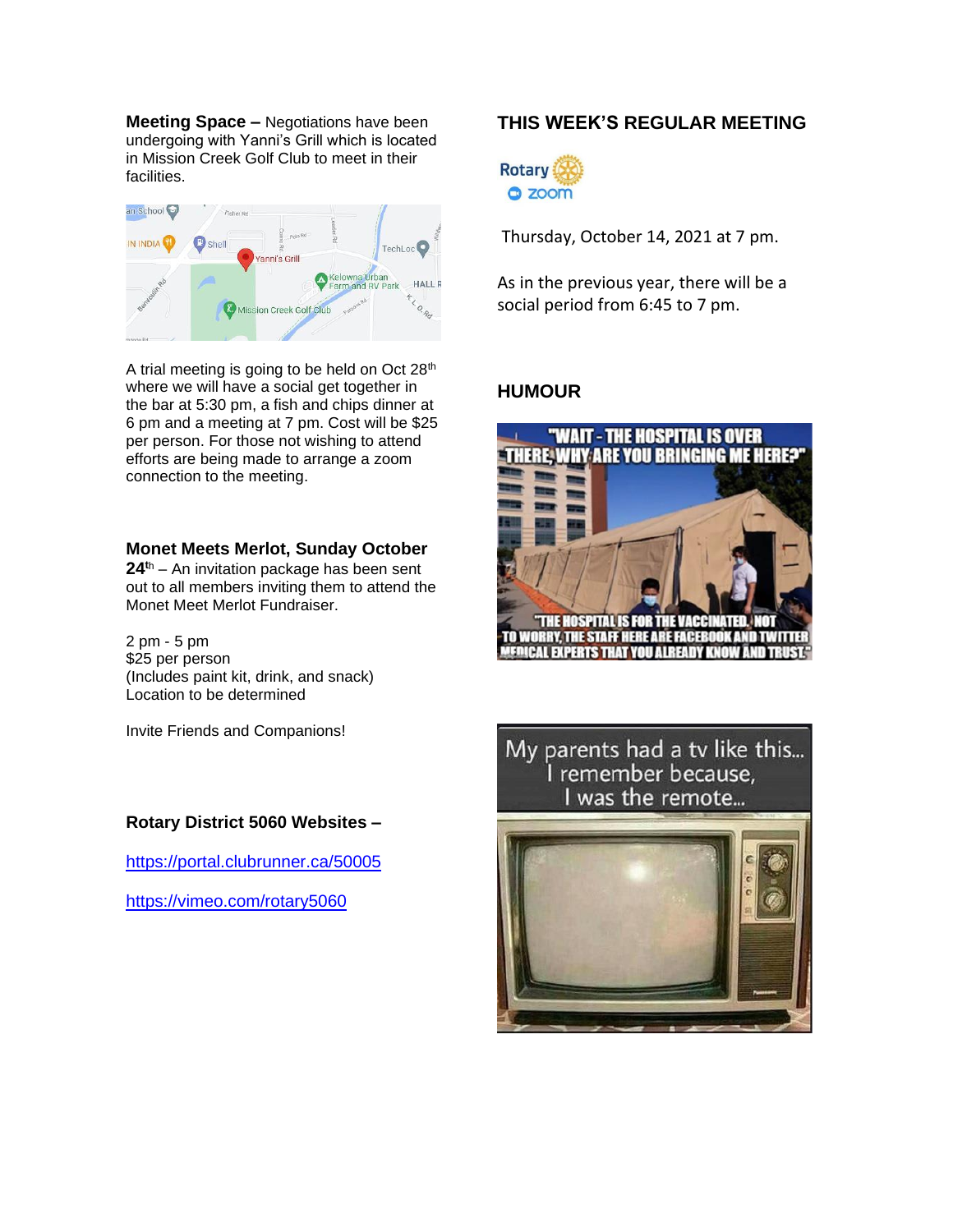

## When your Dad helps you dress up for Halloween:)



#### **GUEST SPEAKER**



Our guest at our last meeting was Curtis Langford who is Interior Health's Food Services Support Manager. Curtis gave an interesting talk on how Interior Health reorganized itself to provide meal service to its facilities. This included building menus that patients could select what they wanted to eat as well as emergency menus for local production in case of problems such as loss of power. Of interest to me was the requirement to use as much local food as possible (about 30% at present) and to promote BC companies to grow what they could supply through contracting.

These meals must meet the food guide requirements and thus reduces the use of supplements. The net effect was to provide a greater variety to those ordering meals while driving down costs to about \$8.00 per person per day. The fact that they have been asked to provide entrees to non-Interior Health facilities such as senior complexes speak volumes about their success.

You need to watch the ZOOM video to get the full story of the changers they made.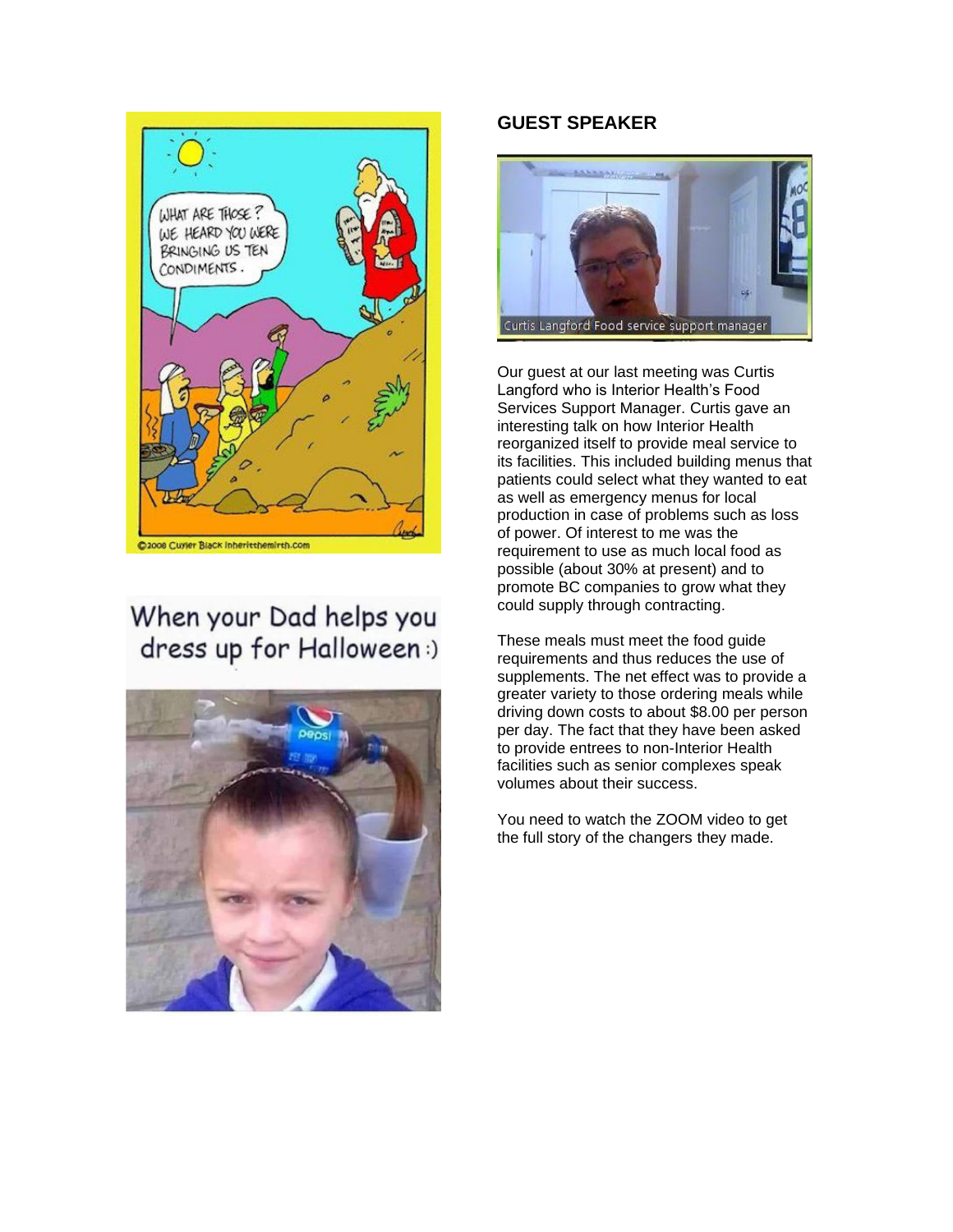#### **GALLERY**

Our guest photographer today is a Spanish photographer Carlos who lives on the Canary Islands. I actually suspect he lives on La Palma but could not confirm this. The only website I could find for him was on Deviant Art where he goes by the name 'Solrac1993'.

#### **[www.deviantart.com/search?q=solrac1993](http://www.deviantart.com/search?q=solrac1993)**



*The Alhambra at Night III* 



*The Rosetta Stone*



*Roque de los Muchachos - This photo was taken at the highest point on the island of La Palma in the Canary Islands, Spain*

#### **ADVERTISING**



Fax: (250) 862-8959 Email: ronbecker@telus.net 110 - 565 Bernard Ave. Kelowna, BC V1Y 8R4

Licenced Assistant: Darcy Letendre ACS AIAA<br>Phone: (778) 363-3168 Email: darcyletendre@telus.net